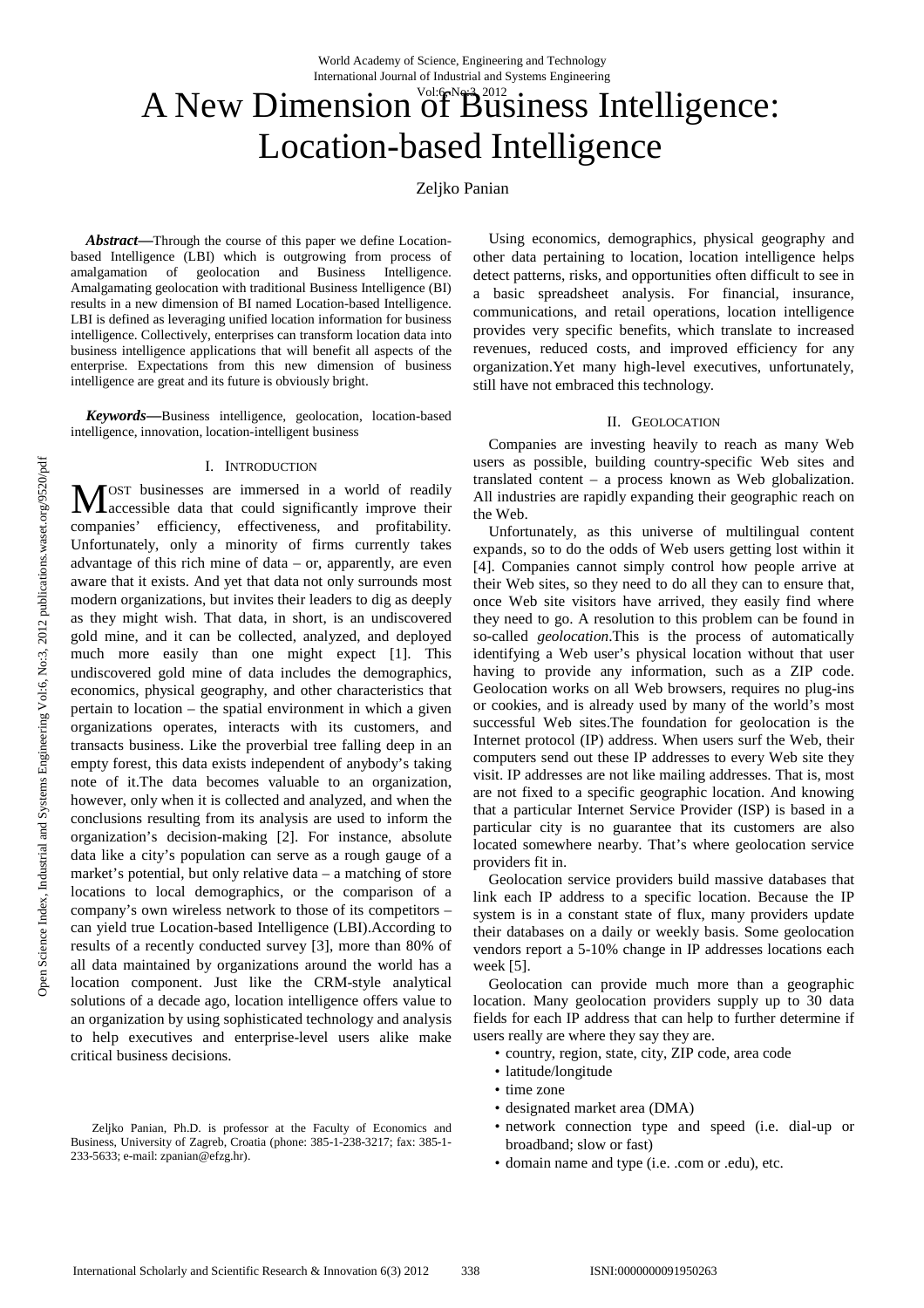Equipped with this information, companies may respond to the Web user with a wide range of localized content. For example, if they have an e-commerce site, they could present prices in dollars or yens instead of Euros. They may also presents products that are most relevant to the user's location (urban vs. rural) and season (summer vs. winter). Knowing whether or not a Web user is connecting via broadband allows businesses to decide between serving bandwidth-intensive video or static visuals. And they may prohibit someone from seeing or buying a product that is illegal to distribute in his or her country.

Companies may also infer the person's language from an IP address, which is not without risk. To increase the odds of success, they should also configure their Web server to detect the language preference of that Web user's browser. Therefore, if it is known the person is based in France and his or her browser is set to request French content, the odds are good that the person speaks French.

Geolocation is integrated into a company's Web site through simple Application Programming Interfaces (APIs) or Web scripts that allow the company's Web server to query the geolocation database before responding to the Web user with content. Once the Web server knows where the user is located, simple "if then" business rules may then be followed [6]. For example "if" the Web user is in France, "then" serve him the French Web site, or take him to the main .com site, but serve content that has been translated into French.

Companies may also have business rules to protect from "card-not-present" transaction fraud; if the Web user is based in a country with high rates of fraud, IP addresses from that country may be blocked from accessing the online store. IP address location may be also compared to the billing address location to look for mismatches.

Amalgamating geolocation with traditional Business Intelligence (BI) results in a new dimension of BI named *Location-based Intelligence (LBI)*. It can be effectively used as a strong and helpful strategic management tool.

The process of amalgamation of geolocation and Business Intelligence is schematically shown in Fig. 1.



Fig. 1 Amalgamation of Geolocation and Business Intelligence

## III. THE POWER OF LOCATION-BASED INTELLIGENCE

Almost all organizations give at least passing attention to the characteristics of location, whether in evaluating traffic patterns in choosing a factory location, determining optimal travel routes, or calculating market wages in deciding where to site an industrial plant [7]. There is certainly benefit even in these isolated, often unstructured observations. But assessing the impact of location in this way – call it "location inference" – is a little like stargazing without a telescope.

While certain patterns and points of light may be visible to the naked, stargazing eye, the intricate relationships among stars, the evolution of star systems over time, and even hidden celestial features like distant planets and neutron stars become apparent only when one systematically searches the sky with advanced, finely tuned optics. Although less familiar than giant telescopes, the software and analytical tools necessary for systematically probing location-based data closer to home are just as well developed, and offer willing companies a far richer and more informed perspective on their physical operating environment than is possible with more casual analyses.

These tools allow companies not only to observe and collect data describing even the hidden, business-relevant features of their location, but also to probe and deploy this data in a way that greatly enhances understanding of the impact of location and, ultimately, enables organizations to dramatically reduce costs, increase revenues, and boost profits. Such tools thus help to translate the notational "location inference" into a much more powerful form of location-based knowledge called Location-based Intelligence (LBI).

Conceptually, LBI bears many similarities to the *customer intelligence* concept that grew to prominence during the 1990s and that underlies such well-known technology solutions as *customer relationship management* software, more commonly known as CRM.

The core premise of customer intelligence and CRM software in particular was that, if a company knew more about a particular customer's demographics, preferences, and buying habits over time, it could tailor marketing offers and customer interactions in a way that would increase the customer's propensity to buy and, in general, boost the customer's overall lifetime value [8]. So accepted has the concept of customer intelligence become in the years since then that virtually every business now employs it – some intuitively, others within the context of a formal CRM solution.

As noted, LBI has also been part of business operations for decades, at least in a rudimentary form. For instance, long before the advent of computers, delivery firms planned pickups and drop-offs so as to minimize travel time and fuel use. Retailers and service franchise owners like supermarkets and car repair shops typically have taken a number of factors into account before deciding where to locate their businesses. And, of course, real estate agents have long known that home values are determined primarily by three factors: location, location, and location.

As obvious as these examples are, they represent only a fraction of the actionable intelligence inherent in a company's location, and a small portion of the value that can be obtained today from sophisticated LBI tools. Location and its business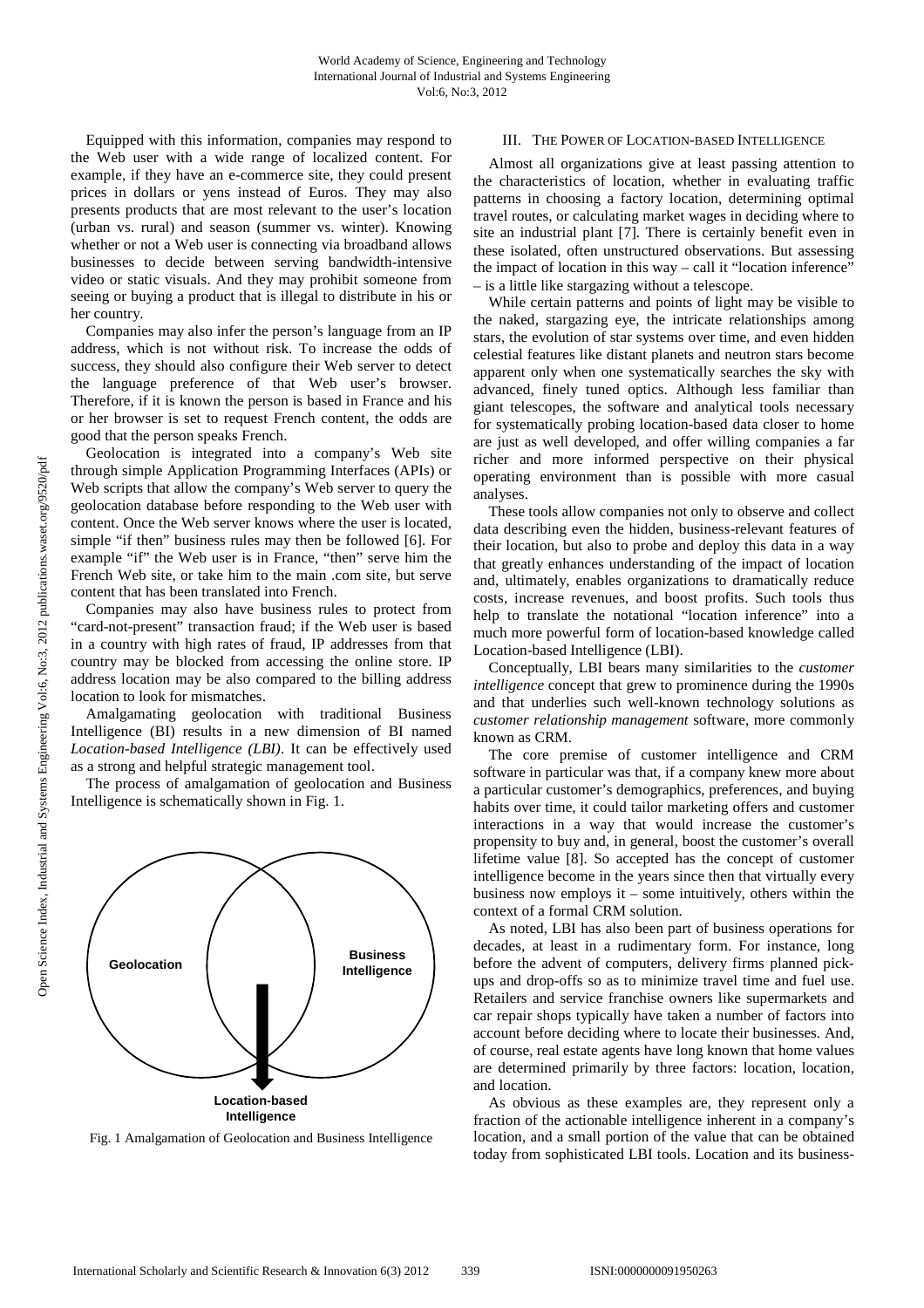relevant implications, in fact, infuse nearly all business operations: every organization with a physical presence exists somewhere, and the same is true of nearly all of that organization's customers and suppliers.

## IV. LOCATION-INTELLIGENT BUSINESS

To stay in business, companies must compete with other companies not only at one-to-one basis but also through the capability of their supply chains. It is no longer company versus company, but rather one supply chain versus another. Companies can improve visibility into their supply chain with actionable real-time location information, which is becoming increasingly feasible as emerging wall technology becomes cost-effective. In other words, companies are forced to recognize, build, improve and maintain their Location-based Intelligence.

Location-based Intelligence is defined as leveraging unified location information for business intelligence. Every person, place or thing in an organization is associated with a location. In many cases, ERP, CRM, HRM or another decision support system has already captured that information on an ad hoc or real-time basis.

Fig. 2 depicts a Location-intelligent Enterprise. Notice the number of activities a company performs that have a location component supported by world and walls technology as well as the interrelationships between activities.

- *Better risk management implies:*
- location-aware security
- more accurate contingency planning
- product and market trends discovery
- *Customer service is improved concerning to:*
- sales information inquiry
- help desk services
- transaction status tracking

*Improvements in distribution and logistics:* 

- more accurate logistics planning
- more efficient soft goods delivery
- better inventory management
- *Growth in customer acquisition comes out of:*
- more precise site selection
- defining sales territory
- sales collateral distribution

• online and mobile promotion and targeting

- *Operations are enhanced through:*
- faster order processing
- higher degree of asset utilization
- better resource allocation
- *Supply chain collaboration is strengthened by:*
- availability to promise
- advanced planning engines
- better product information management.



Fig. 2 Location-intelligent Enterprise

However, enterprises have underutilized location information in their decision-making for many reasons:

- cost of purchasing and maintaining a geographic information system (GIS)
- difficulties in obtaining real-time location information
- cost to purchase, store and process location imagery
- poorly maintained location information in information systems
- complexity of using location information in existing business processes
- historically high immaturity of wall technology.

Enterprises are awakening to the amount of location information collecting in their decision support systems [9]. Leaders are beginning to ask how to better leverage the "where" in operational and strategic decisions. And yet, enterprise managers take a diverse rather than unified approach to managing location information and technology investments. Systems remain disconnected. Location information quality is handled in an ad hoc manner on an application-by-application basis - not enterprise-wide. As a result, information gaps exist throughout the various functional areas of the enterprise.

#### V. FROM ENTERPRISE LOCATION DATA TO LOCATION **INTELLIGENCE**

Collectively, enterprises can leverage location data into business intelligence applications that will benefit all aspects of the enterprise. Location intelligence falls into the following enterprise categories [10]:

- *Business decisions:* These are enterprise applications that provide insight into optimal business strategy operations and intelligence. Typically, the solutions are industryspecific, ranging from trade area selections in retail to asset utilization in healthcare.
- *Customer-facing activities:* These are enterprise applications that provide CRM features such as customer service and self-service. Real estate is an area that has embraced location intelligence and has begun to explore the possibilities for sales, marketing, customer service and self-service.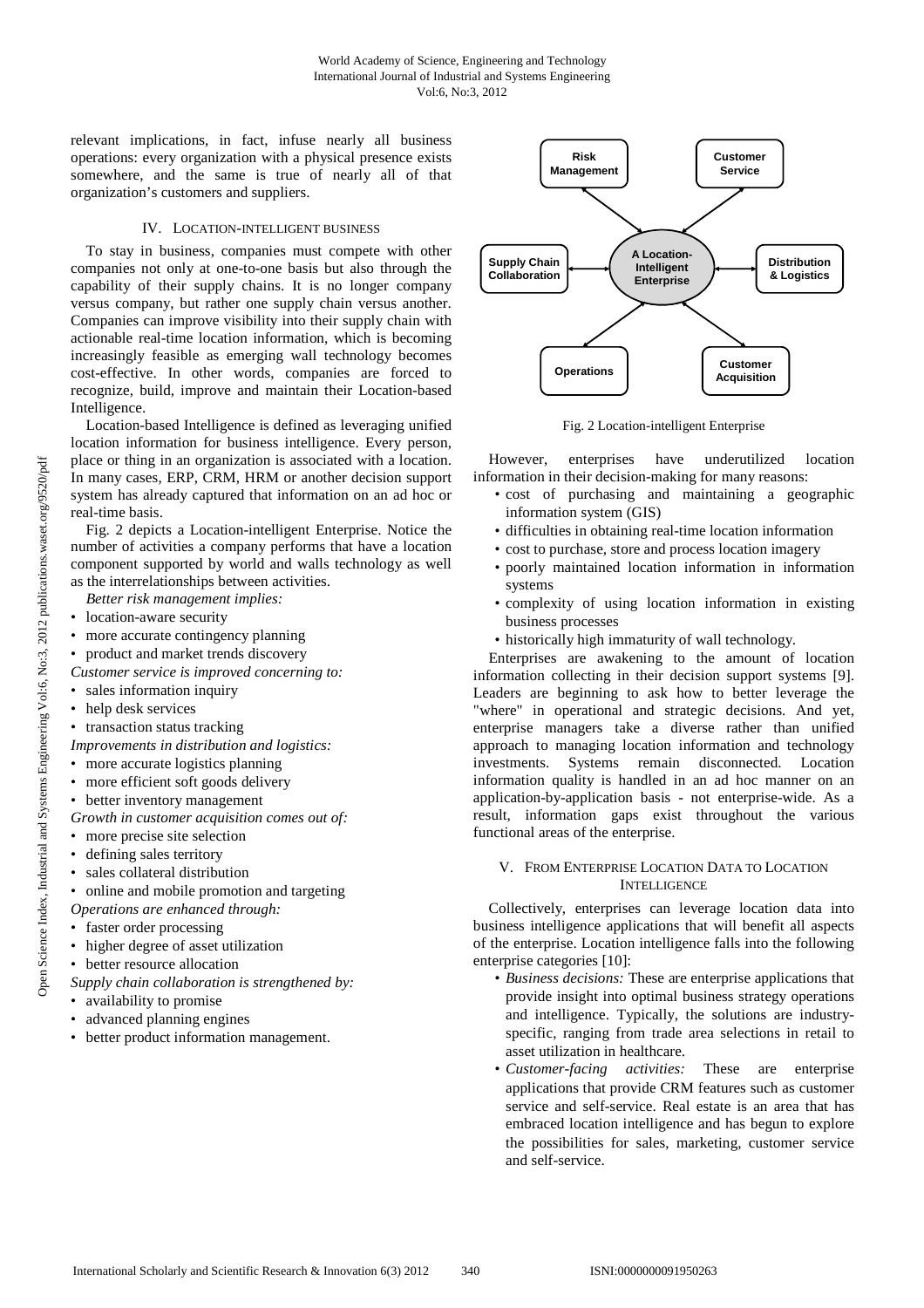• *Consumer applications:* Mash-ups are perfect examples of businesses focused on providing services to consumers. Ad sales drive the majority of these companies' revenue. In addition, companies are beginning to apply location-based services to various mobile gaming consumer applications.

With recent technology advances, it is possible to affordably map an area or locate objects regardless of their location. Specifically, satellite-based location systems have delivered enormous benefits to enterprises for at least two decades. However, these systems do not work indoors. Today's availability of location technology for indoor environments is creating a new collection of data that can directly affect how work is done inside an enterprise by knowing where objects came from or where they are.

Location intelligence innovation may be viewed as clustered around two main areas:

- The world: *A macro-environment* where location is determined in a global, latitude/longitude dimension. Examples include applications ranging from geospatial analysis to geographical points of interest.
- The walls: *A micro-environment* where location is determined relative to a limited area such as a building, warehouse, shop floor or campus. Examples include applications ranging from workflow optimization to asset tracking and utilization.

As consumers become more location-aware through the use of consumer applications, they bring that awareness to the office, where location traditionally is thought of as an attribute of operations. With Google maps and Web 2.0 technologies, like mash-ups or RSS, providing fast, convenient and useful information, consumers' expectations about how tools should or could work at the office are changing. In addition, enterprises are exploring how they can optimize location in their applications. Traditional business intelligence vendors are beginning to collaborate with geospatial vendors to strengthen their business intelligence offerings.

Increasingly, consumers want to connect to the Internet anywhere and at anytime. To offer these services, businesses manage access through location-sensing technology to prevent security breaches. In addition, the ability to document the "where" for compliance with laws and control of policies and procedures has benefited the healthcare and airline industries.

While compliance and security risks have increased, the cost of location technology for business decisions has decreased. The lower cost, stability and flexibility of campus middleware platforms will enable businesses to more freely invest in and explore wireless local area networks (WLANs), wireless personal area networks (WPANs) and end devices such as sensors and handsets in their operations.

## VI. SOME EXAMPLES OF LOCATION-BASED INTELLIGENCE **RELEVANCY**

# *A. Retail*

In retail, where a store is located tends to affect sales performance more than any other factor. Great managers, great marketing and advertising programs, and even great products often have far less effect on sales than does a premium location. As a result, sophisticated location intelligence tools can help retail owners to:

- determine optimal store locations
- simultaneously maximize market share and per-store performance
- quantify and avoid cannibalization among stores
- generate detailed site-specific forecasts for operations and strategic planning
- precisely match media and marketing messages to targeted households
- determine how well a concept translates from one market to another
- identify underperforming stores and determine which to close and which to renovate.
- *B. Financial Services*

In financial services, diversification and commoditization have forced down margins to the point that financial services firms, in order to remain profitable, must optimize every transaction and every customer touch point. Location-based intelligence benefits these financial services providers by helping them to [11]:

- maximize individual branch performance
- evaluate expansion opportunities by determining the optimal number, placement, and priority of new branches
- optimally allocate branch and sales staff
- isolate or separate personnel performance problems from intrinsic market problems
- better understand customer needs, preferences, and behaviors
- matching financial product mix to both customer segment demographics (e.g., increased mortgage demand in growing suburbs, retirement planning, etc.) and life events (e.g., saving money for college)
- identify underperforming branches and determine whether to retain, relocate, or close them.

# *C. Insurance*

In insurance, underwriters that do not take full account of the locations covered by their policies do not fully understand the risks that they are assuming – and often suffer financially as a result. Hence, location intelligence tools can assist insurers by:

- accurately assessing marketing potential, better focusing marketing, sales, and distribution management, and maximizing producer effectiveness
- improving underwriting decisions by providing more accurate exposure analyses
- increasing competitiveness through more refined and accurate pricing
- increasing organizational efficiency and profitability through deployment of "low touch" or "no touch" automated underwriting systems, augmented rules engine technology, and enhanced service-oriented architectures supported by web services applications
- managing risk on a portfolio basis and complying with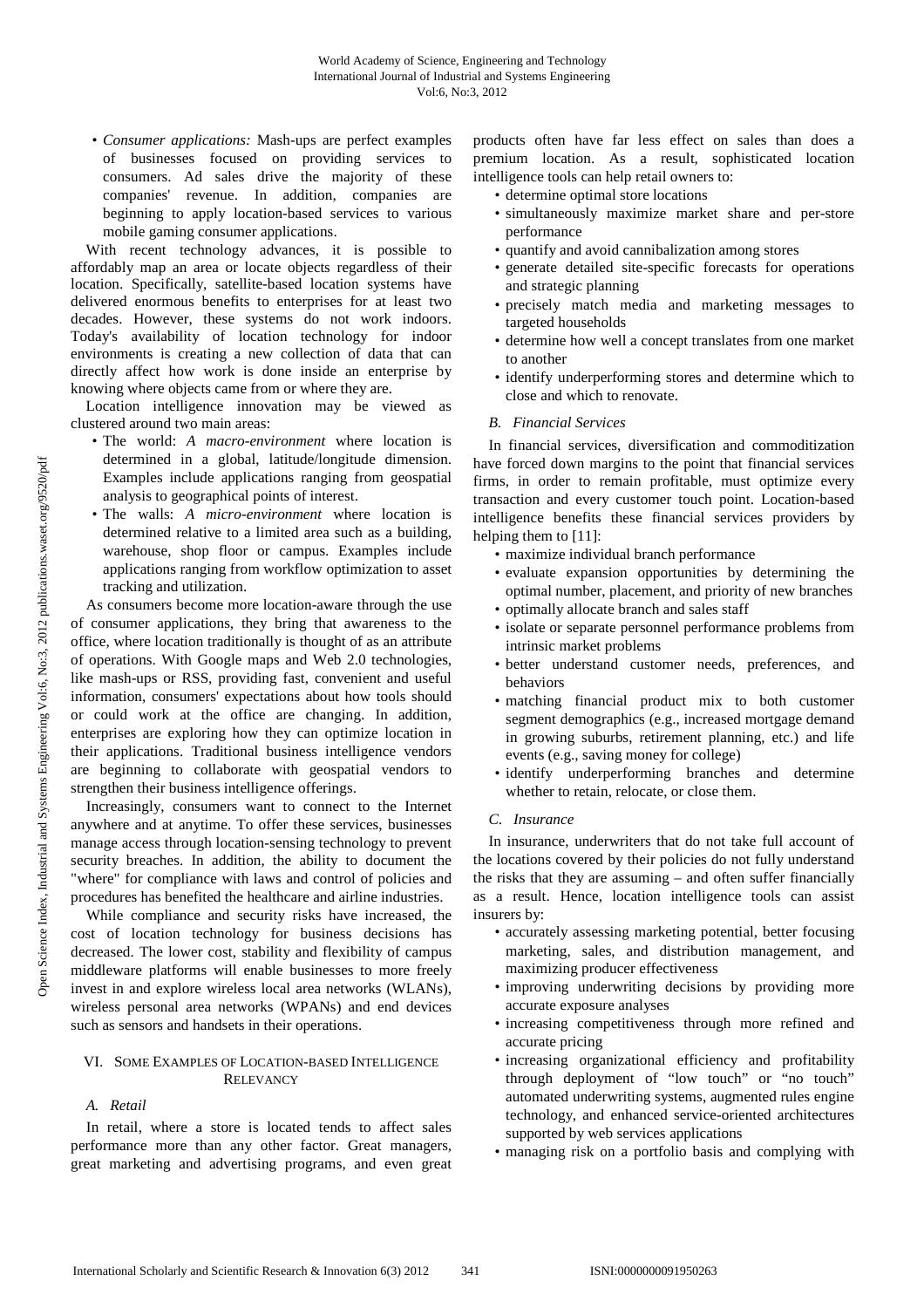regulatory reporting requirements

• streamlining claims handling processes and providing added-value customer service offerings.

# *D. Telecommunications*

Wireless and mobile are major characteristics of today's telecommunications. Many wireless companies have learned a very expensive lesson that even minor variances in location can greatly affect service quality, customer retention, and profitability. In addition to avoiding or minimizing problems like these, communications companies can benefit from location intelligence tools by:

- analyzing market demand, network coverage, and competitor data in order to optimize network design, build-out, and maintenance
- providing superior customer service, including identification of emerging trouble spots, calculation of downtimes, and real-time deployment of network engineers
- understanding customer demand and competitive threats so as to enable creation of market-driven offerings and competitive pricing schemes
- generating highly qualified sales leads based on service availability and various customer groups' likelihood of subscribing.

As an example, assume a communications company needs to determine the market potential for its service offerings. Using a location-based intelligence solution, the company might define its trade area and then compare infrastructure and tax boundaries, overlaying them as base layers. To this information they might add demographics and customer segmentation data and conduct a spatial analysis in order to compare preferences in specific areas with service offerings available in those areas.

This unique analysis, when combined with the company's consolidated data and the right location-based functionality, would allow the firm to deploy services over an intranet or combine them into existing operational systems, thereby enabling the company to make profit-enhancing decisions in a more cost-effective and efficient way.

# *E. Public Sector*

E-government principles, applications and implementations nowadays attract attention of many theoretical and empirical researchers. Government bodies and agencies are increasingly pressured to perform even while budgets for most functions are stretched more thinly than ever before [12]. LBI can strongly assist these organizations by enabling:

- attracting, retaining, and supporting local businesses in order to create jobs and strengthen the local tax base
- planning and development of large-scale public and infrastructure works projects
- evaluating the need for and effectiveness of federal aid resources in human services, economic development, agriculture, social care, and other fields
- enhancing disaster forecasting and emergency preparedness and recovery operations

• improving predictive capabilities and proactive actions for national security functions.

#### *F. Internet-based Business*

Even on the geography-less Internet, many companies practicing e-Business have discovered – contrary to original expectations – that some of their best customers live in less wealthy small towns, rural and mountain areas and isolated islands, where physical store offerings are more limited. Additional insights that location-based intelligence solutions can offer include:

- the optimal matching of product mixes across geographical locations and customer groups
- optimization and timing of free shipping and other incentive offers
- the effect of time-of-day and time-of-week on purchase/buying patterns in different geographies and across various demographics
- the optimal timing and pricing of Internet advertising, such as search engine keyword buys and banner advertisements.

# *G. Lessons Learned*

No business would go to market without trying to gain a rich understanding of its customers and their behavior. The same is true with regard to evaluations of production, distribution, and other logistical matters, each of which can have significant effects on profitability.

Historically, the analysis of location-based data has been siloed within administrative departments or other non-revenue sectors of a company, or else have been given only notional. "gut instinct," location-inference consideration. But no longer; a growing contingent of organizations are learning that, not only does location matter, but that fully appreciating the impact and opportunities associated with location can generate significant, bottom-line returns.

# VII. HOW TO PROFIT FROM LOCATION-BASED INTELLIGENCE?

Ultimately, location ties all of the other data sources in an organization's operations together. To use a very simplistic example, knowing a customer's age, family status, and buying history can inform, say, a sporting goods retailer's marketing efforts. But knowing further that the customer lives in Slovenia instead of, say, Hungary suggests that the customer might be a good candidate for buying ski gear or highperformance parkas – even if the customer in question has never purchased such items from the company in the past.

Similarly, basic mapping data can tell an insurance provider where its policies are located in relation to an intensive traffic zone or other high-risk areas. But only with a richer set of location-specific data could the provider automatically and accurately determine a policy applicant's exact distance from highways or urban centers, the overall risk exposure, and the optimal deductible – resulting in improved underwriting, customer service, and claims management practices.

These and many comparable examples confirm that Location-based Intelligence is just what it appears to be: